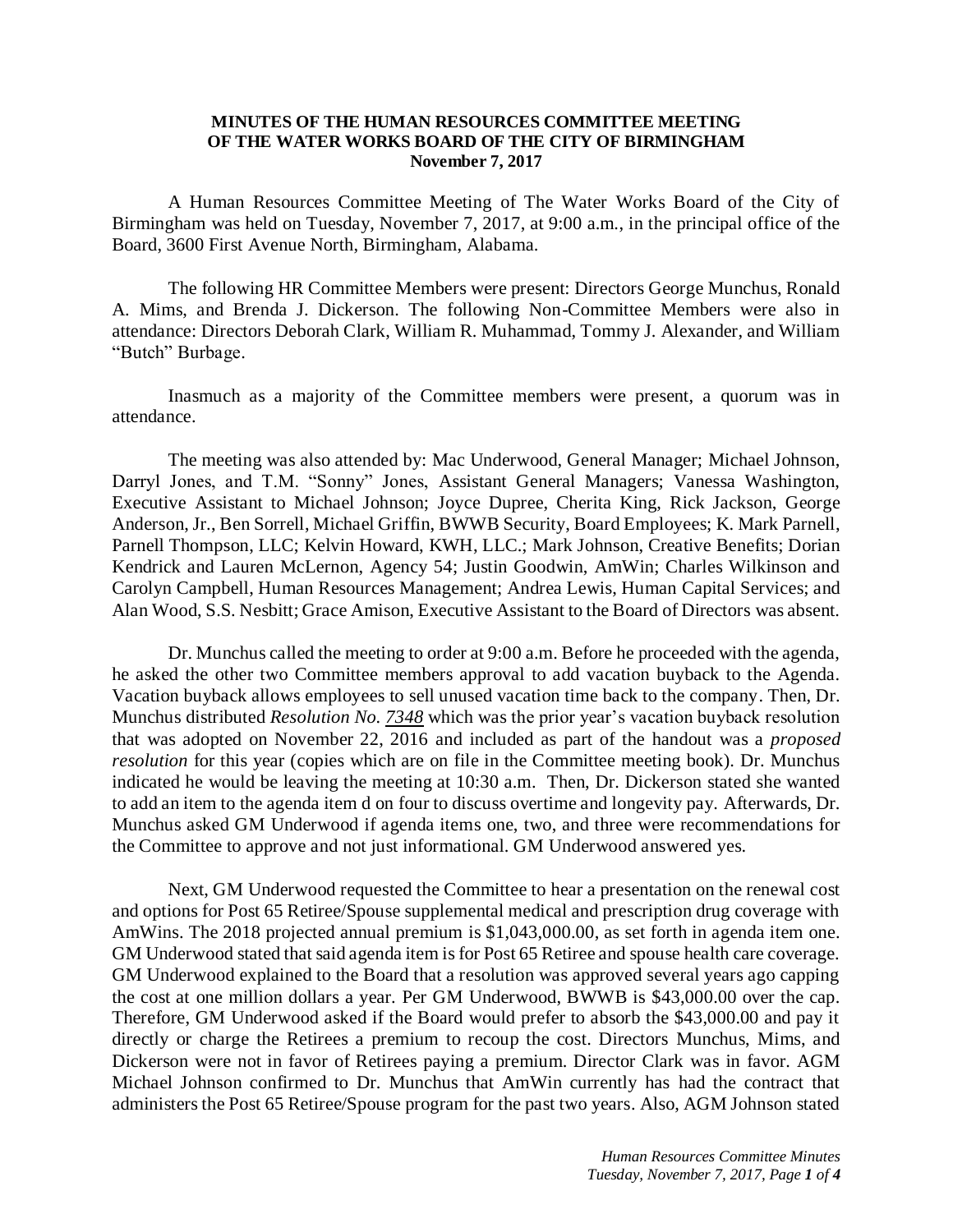that BWWB did not previously have a policy. The cost of Post 65 coverage was paid out of pocket. Then, AGM Johnson asked Human Resources Manager Paul Lloyd to give an overview of the Post 65 Retiree and spouse health care coverage. Mr. Lloyd gave an overview to the Board on said item. A handout entitled *BWWB 2018 Renewal Report* and a letter from AmWINS entitled *2018 Retiree Medical Plan & Prescription Drug Plan* was provided for the Board's reference (a copy of which is on file in the Committee meeting book). After much discussion, Dr. Brenda J. Dickerson made a motion to move agenda item one forward to the full Board for approval at the upcoming Regular Board of Directors' Meeting. Mr. Ronald A. Mims seconded the motion. Then, HR Manager Paul Lloyd explained the Pre-65 Silver Sneakers program. The Silver Sneakers Program provides a free gym membership for Post 65 Retirees. The BWWB is required to provide this benefit to Post 65 Retirees, therefore, the benefit has been added in. Per Mr. Lloyd, the Silver Sneakers Program feature was lost when BWWB moved to AmWINS. Mr. Lloyd stated under 65 Retirees have requested this benefit also. He asked for Board members approval of the benefit as BWWB is being pro-active on wellness issues. Dr. Munchus stated it was a great idea, especially for reducing health care costs. The Committee agreed; therefore, the Committee recommended both items be submitted to the full Board for approval.

Next, GM Underwood requested the Committee to hear a presentation and to recommend medical stop loss insurance coverage to be provided by Lloyds of London for the period January 1, 2018 through December 31, 2018, at an estimated annual premium of \$447,595.44 and to authorize the General Manager and/or Assistant General Manager to execute the necessary documents to effectuate said Agreement, as set forth in agenda item two. HR Manager Paul Lloyd introduced the medical stop loss insurance. Following, he asked Alan Wood of S.S. Nesbitt *(BWWB broker)* to review the renewal rate for 2018 on said item. Mr. Lloyd indicated a handout with additional information was in the packet entitled *Water Works Board of the City of Birmingham Medical Reinsurance Analysis – January 1, 2018 Renewal date* (a copy of which is on file in the Committee meeting book). Alan Wood gave a summary on the medical stop loss insurance. Afterwards, Dr. George Munchus asked for motion to approve agenda item two. Dr. Brenda J. Dickerson approved and second the motion for agenda item two to move forward to the full Board for approval at the upcoming Regular Board of Directors' Meeting. Directors Dr. George Munchus and Dr. Brenda J. Dickerson voted for agenda item two. Mr. Ronald A. Mims abstained.

Following, GM Underwood requested the Committee to review the response to the Compensation Services RFP by Human Resources Management (HRM), Inc. and Human Capital Services (HCS), as set forth in agenda item three. HR Manager Paul Lloyd recapped the issuance of the Compensation Services RFP. Mr. Lloyd referenced the handouts entitled *Compensation Services RFP Timeline November 2017* and entitled *List of Potential Responders to Compensation Services RFP* (copies of which are on file in the Committee meeting book). HR Manager Paul Lloyd indicated that Historically Underutilized Businesses (HUB) participation was encouraged through the RFP process. Per Mr. Lloyd, Human Capital Services (a HUB) and Human Resources Management (HRM) partnered together on the proposal. Dr. Munchus asked Mr. Lloyd to share the information with Director King. Then HR Manager Paul Lloyd introduced Charles Wilkinson and Carolyn Campbell of Human Resources Management, Inc. and Andrea Lewis of Human Capital Services (HCS), LLC. Andrea Lewis gave a presentation on Compensation Services (*Proposal Overview* handout on file in the Committee meeting book). Ms. Andrea Lewis explained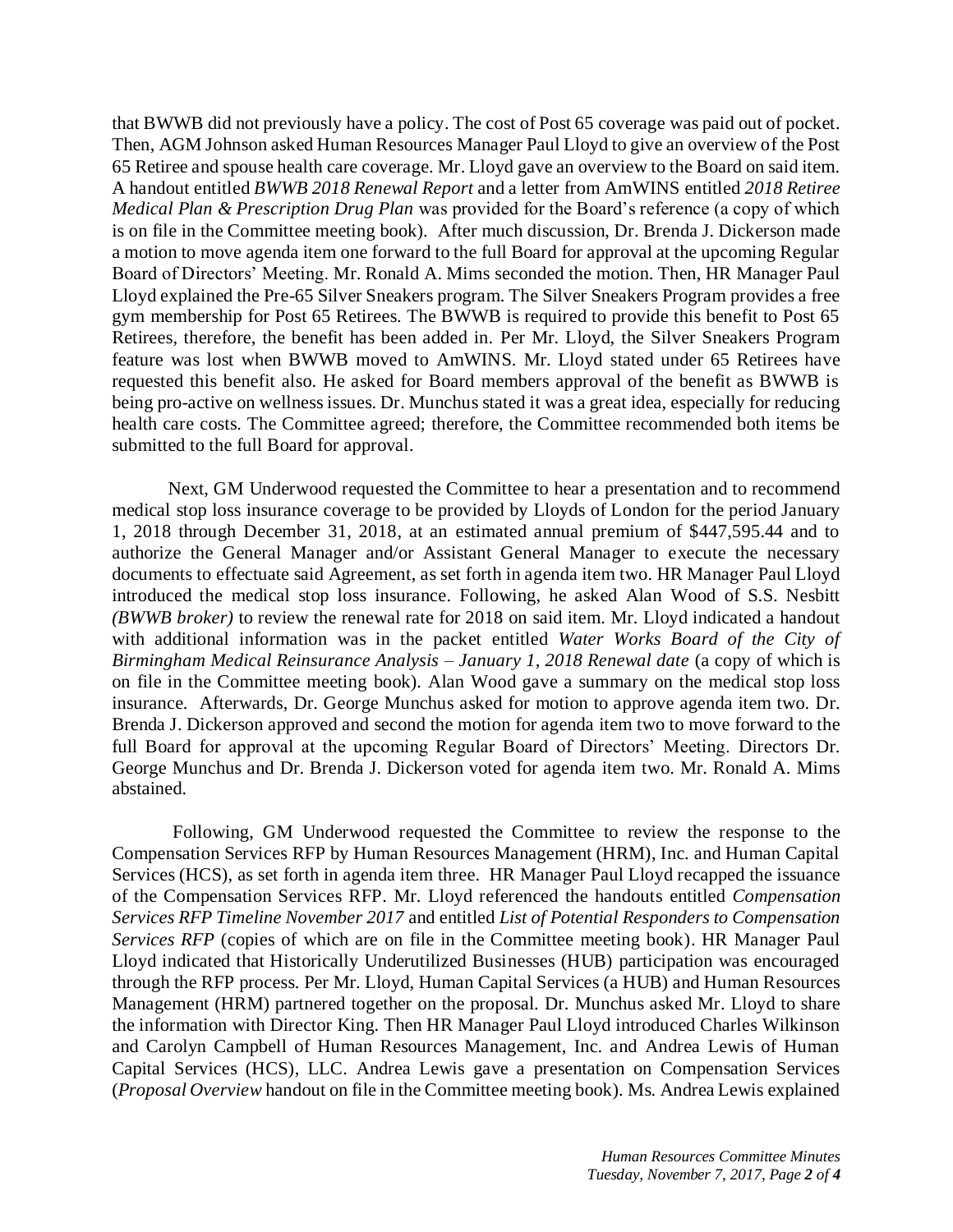the joint venture between HCS and HRM. Then, Andrea Lewis presented phases one through four of the project plan that HCS is responsible for completing. Director Muhammad asked Ms. Andrea Lewis to clarify exempt vs non-exempt employees. He also had questions about overtime and comp time as it relates to exempt employees. Ms. Andrea Lewis explained that exempt means an employee does not have to be paid overtime wages and therefore, the employee's monthly or yearly salary stays the same even if the employee works more or less than 40 hours each week. Per Andrea Lewis, non-exempt means an hourly wage is paid for a certain number of hours each week and once those hours are exceeded, the employee will be paid time and a half for all overtime hours. In addition, she also stated that comp time is established by organizational policy. Ms. Andrea Lewis concluded her presentation. Since no one had any other questions to ask her, she turned the meeting over to Charles Wilkinson (HRM) to begin his presentation (the *HRM Service Proposal RFP#17-01-02 Compensation Services* handout is on file in the Committee meeting book). Mr. Wilkinson discussed base pay, incentive pay and total annual compensation. Dr. Dickerson asked him if he was aware of longevity pay and would it be looked at also. Per Mr. Wilkinson, they will review longevity pay. Then, Dr. Dickerson asked is incentive pay different from merit. Per Mr. Wilkinson, merit pay increased percentages are an adjustment to annual base pay. However, there could be a merit based incentive plan. Dr. Dickerson also inquired about cost of living. Mr. Wilkinson also stated there will be recommendations for implementing the salary administration plan and the procedures and processes for job evaluations and performance reviews. Per Charles Wilkinson, it should take about seven months to complete all phases of the Compensation Services project. Director Alexander left the meeting at 10:08 a.m. Before concluding his presentation, Mr. Wilkinson asked if anyone had questions for him. Director Muhammad asked about the percentage of work breakdown between HCS and HRM. According to Mr. Wilkinson, Human Capital Services will complete phases one through five, and phase ten at approximately 43% of the work and Human Resource Management will complete phases five through ten at approximately 57% of the work. Dr. Muhammad stated the percentage of the work breakdown for the joint venture between HCS and HRM is extraordinary and a great example of the partnerships the Board is interested in. Dr. Dickerson asked Charles Wilkinson to come back again and give the Board an update, which he agreed. Director Alexander returned to the meeting at 10:12 a.m. Afterwards, Dr. George Munchus asked for a motion to approve agenda item three. Mr. Ronald A. Mims made a motion to move the item to the full Board for approval at the upcoming Regular Board of Directors' Meeting. Dr. Dickerson seconded the motion.

Next, GM Underwood requested the Committee to schedule a future HR Committee meeting to (a) review the 2018 Employee Engagement Survey Results, (b) review the Document Management System Bid, and (c) discuss new hire and promotion reports and any additions, as set forth in agenda item four. The Committee agreed to schedule the next HR Committee Meeting for Tuesday, December 12, 2017 at 9:00 a.m. to discuss said items. Dr. Dickerson indicated she did not currently want item d (discuss overtime and longevity pay) to be on the Agenda of the December 12, 2017 HR Committee Meeting due to the Compensation Services presentations, wherein HCS and HRM indicated they would be reviewing overtime and longevity. Dr. Dickerson requested a list of everyone that has received overtime.

Subsequently, agenda item five acknowledged new business. Director Muhammad expressed concerns about progressive discipline. He requested that the Committee receive a disciplinary report for the past two years to ensure the progressive disciplinary policy of the Board